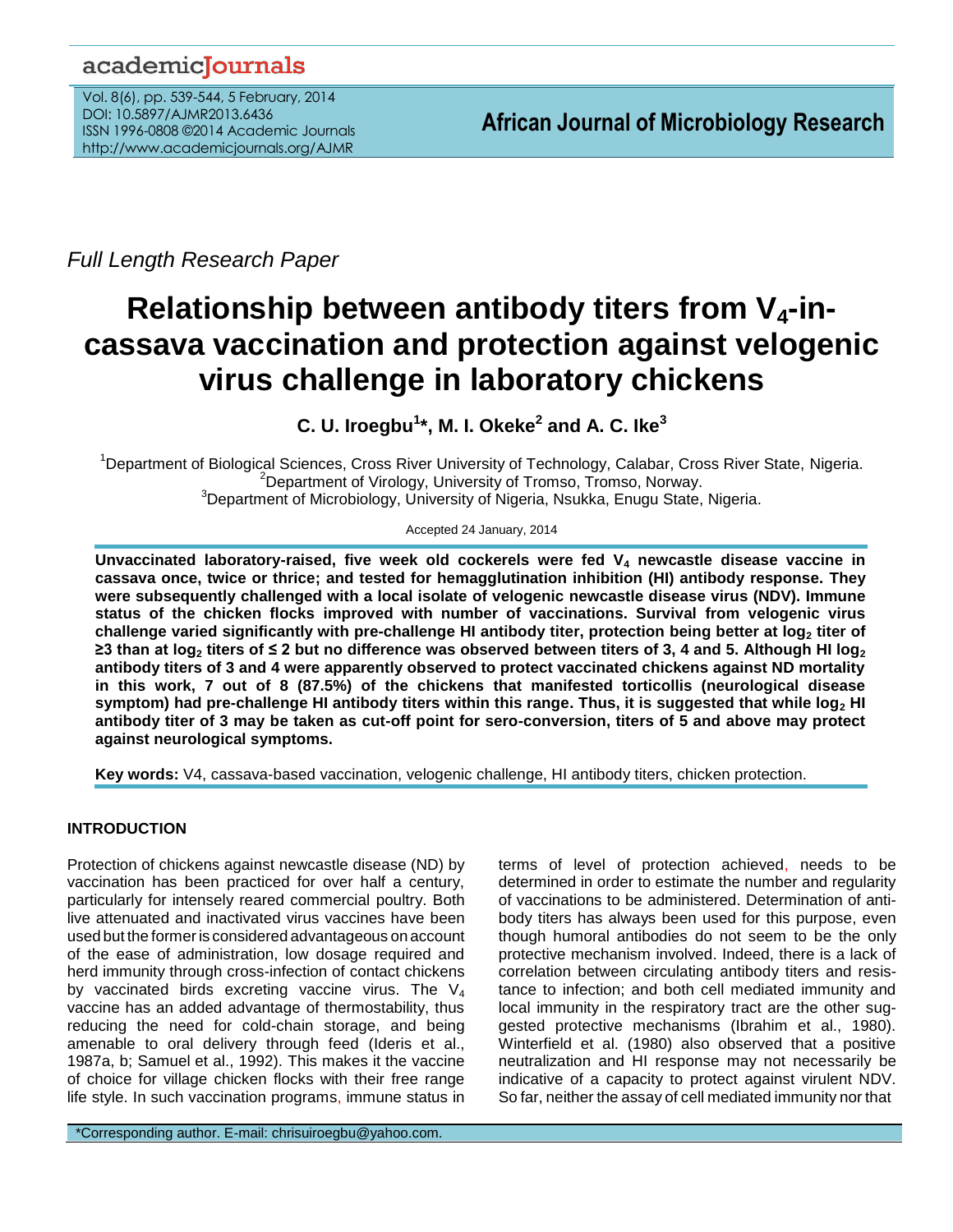of local immunity in the respiratory tract is as convenient as the assay for antibodies to be applied routinely and for a large number of samples. Hence, determination of serum antibody titers continues to be the choice in evaluating immune status of chickens against ND; and to that effect, HI test method remains the most simple. However, the relationship between HI antibody level and protection seems to depend on a number of factors, namely, the vaccine strain, the route of administration and the virulence of the challenge virus. Allan and Gough (1974) observed that La Sota vaccine is associated with a higher death rate than B1 vaccine at comparable HI antibody levels, thus confirming that HI antibody/velogenic virus challenge relationship may vary between strains. However, death rate appears to be inversely related to the flock HI antibody levels; and  $log<sub>2</sub>$  HI antibody titer of 3 has long been widely accepted as protective against ND mortality (Allan and Gough, 1974; Spradbrow et al., 1980; Jagne et al., 1991). Here protection is defined by survival but other factors may define the totality of protection, including immunity from residual clinical disease, such as torticollis, and no-reduction in egg production.

In this paper, analysis of variance is used to determine relationship between HI antibody titers of chickens vaccinated with  $V_4$  through cassava feed and total protection afforded against challenge with a local (Nigerian) NDV strain isolated from a deceased guinea fowl.

#### **MATERIALS AND METHODS**

#### **Vaccine**

Freeze-dried sample of V4-UMP-NDV was obtained from Professor Aini Ideris of the Faculty of Veterinary Medicine and Animal Sciences, University Partanian, Malaysia. The virus sample was purified by the limiting dilution method, described by Ideris et al. (1987); and re-selected for thermostability at 56°C as described by Iroegbu and Nchinda (1999). Freeze-dried ampoules of the purified, heat-selected (thermostable)  $V_4$ -UMP-NDV vaccine were prepared from allantoic fluid harvests at the National Veterinary Research Institute (NVRI), Vom, Plateau State Nigeria, and stored as stock.

#### **Chickens and cassava-based vaccination**

Unvaccinated day-old cockerels were purchased for the experiment from Arroma Farms Ltd., Awka, Anambra State, Nigeria. They were reared in laboratory poultry cages on commercial feed formulation (Guinea Feeds, Benin City, Nigeria) and were used for the experiment at 5 weeks of age. Chickens to be feed-vaccinated were starved for about 18 h and thereafter 500 g of vaccine-coated cassava feed was given to the 23 or 22 chickens in a vaccination room. After all the feed had been consumed or each chicken estimated to have eaten an average of 20 g, the room was thoroughly cleaned and the unvaccinated contact chickens were introduced. Unvaccinated control chickens were isolated in a separate room. All chickens, including the in-contacts and controls, were bled by wing vein puncture (before each vaccine feeding at three-week intervals) and tested for serum HI antibodies. Cloacal swabs were taken in 2 mL of virus transport medium, 6-10 days after exposure to vaccine virus, and cultured in 10-day embryonated eggs to determine which vaccinated and in-contact

chickens were excreting the virus.

#### **Velogenic virus challenge**

Vaccine-fed, in-contact and unvaccinated control chickens were all moved to an infection room and left with normal feeding for two weeks to acclimatize before challenge; this was one week after the last vaccine feeding or at 12 weeks of age. The chickens were then starved for 18 h and subsequently allowed to drink water seeded with  $≈10<sup>5</sup> EID<sub>50</sub>/ml of velogenic (neurotropic) NDV obtained from$ the National Veterinary Research Institute (NVRI), Vom, Plateau State Nigeria. Thus, all the birds were challenged at the age of 14 weeks. The body temperatures and weights were monitored before and throughout challenge period as indicators of clinical illness. Velogenic virus isolation was attempted with cloacal and tracheal swabs at day 3 post-challenge, as well as with pathological specimens- spleen, kidney, proventriculus and bursa- from chickens that presumably died of the challenge.

#### **Assay of serum antibody**

Serum antibody was assayed using a modification of the microtitration HI test method described by Allan and Gough (1974). Twofold dilutions of the sera (one sample in a row) were made in a 96 well U-bottomed micro-titer plates using an 8-channel micro-pipetter (Dyna-Tech) set to deliver 50  $\mu$ l. Serum dilution stopped at the 10<sup>th</sup> well; the 11<sup>th</sup> and 12<sup>th</sup>, each containing 50  $\mu$ l of diluent (PBS), were antigen and cell control wells, respectively. Next, 50 µl of 4HA units of antigen was added to all wells, except the cell control well, and the plates incubated at room temperature for 20 min. Finally, 50 µl of 1% washed red blood cell (RBC), obtained from 3-week old chick, was added to all wells. The volume of reactant mixture in the cell (RBC) control well was made up to 150 µl by addition of extra 50 µl of PBS. Incubation was at +4°C for 45 min after gentle tapping of the plates at the sides to mix and re-suspend the RBCs. A magnifying mirror was used to read the test and the inhibition endpoint taken as the well in which the RBC button was reduced to half the size of that in the RBC control well. Results were recorded as  $log<sub>2</sub>$  of the reciprocal of serum dilution giving 50% hemagglutination. Positive NDV antiserum, obtained from the National Veterinary Research Institute (NVRI), Vom, was included as standard.

#### **RESULTS**

A total of 194 chickens- 67 feed-vaccinated, 77 incontacts and 50 unvaccinated controls - were used in the experiments in which chickens were exposed (vaccinefed or in contact with the vaccinated) to vaccine virus once, twice or thrice, respectively. Intervals between exposures were 3 weeks each.

Proportion of chickens which excreted vaccine virus 6- 10 days after a single exposure varied from 42.9% among the in-contacts to 76.2% among the vaccine-fed. Approximately 74.0% of all the chickens excreted velogenic virus following challenge.

Table 1 shows the distribution of chickens with detectable HI antibodies and mortality/survival at challenge according to number of exposures to vaccine virus coated on to cassava feed. The highest proportion of chickens with  $log_2$  HI antibodies titers of ≥3 (86.4%)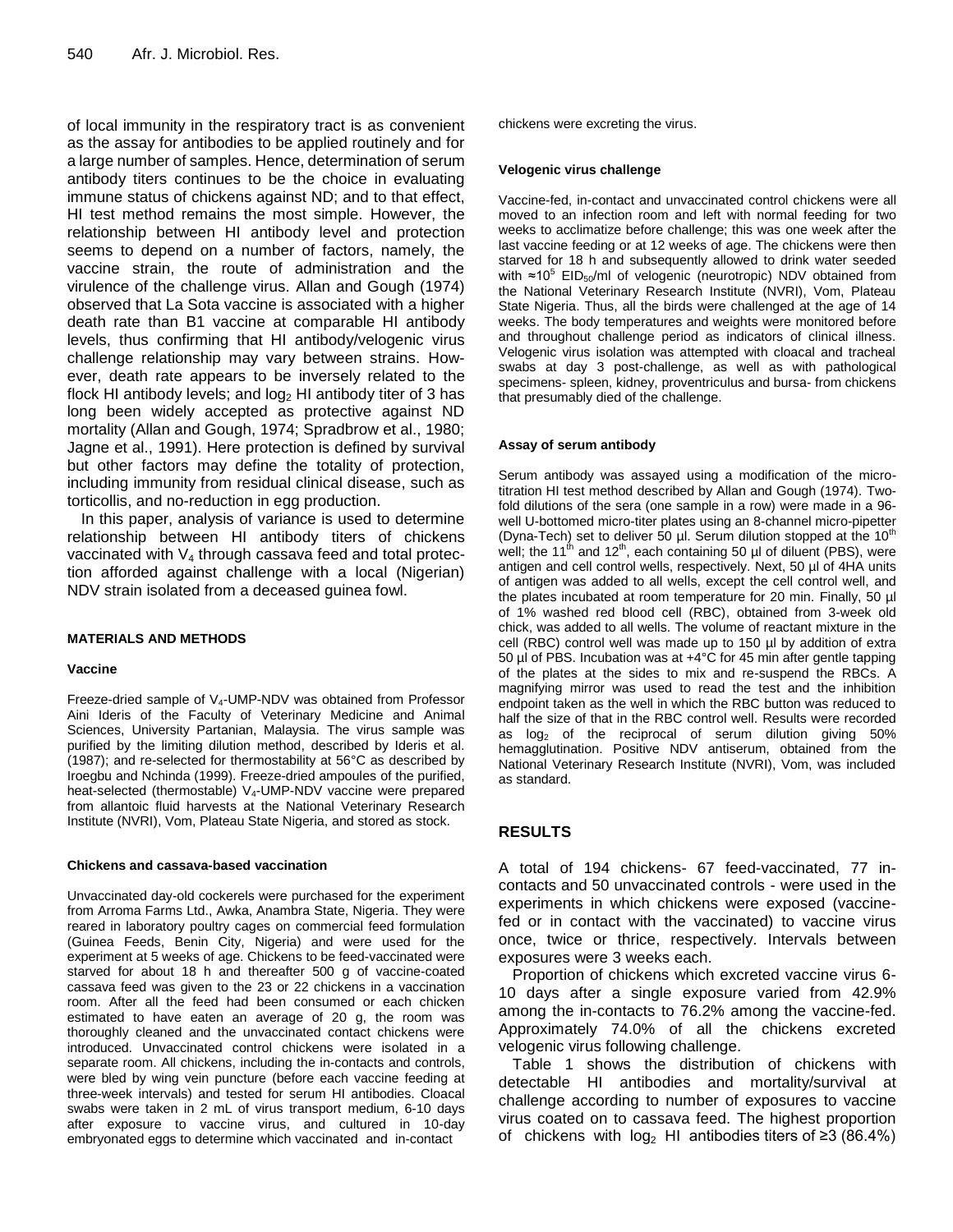| Number of times chickens<br>were fed with vaccine-coated<br>cassava meal | No. of chickens<br>given treatment | No. (%) chickens with of<br>HI $log_2 \geq 3$ antibodies titer | No. $(\%)$ dead at<br>challenge | No.(%) of chickens that<br>survived challenge |  |
|--------------------------------------------------------------------------|------------------------------------|----------------------------------------------------------------|---------------------------------|-----------------------------------------------|--|
| $\Omega$                                                                 | 50                                 | 0(0.0)                                                         | 49 (98.0)                       | 1(2.0)                                        |  |
|                                                                          | 23                                 | 4(17.4)                                                        | 12(52.2)                        | 11(47.8)                                      |  |
| 2                                                                        | 22                                 | 19 (86.4)                                                      | 4(18.2)                         | 18(81.8)                                      |  |
| 3                                                                        | 22                                 | 13(59.1)                                                       | 0(0.0)                          | 22 (100.0)                                    |  |
| Total                                                                    | 117                                | 36(30.8)                                                       | 65 (55.6)                       | 52(44.4)                                      |  |

Table 1. Distribution of chickens attaining HI Log<sub>2</sub> ≥ 3 antibody titers and mortality after 0-3 feeding with vaccine-coated cassava meal.

**Table 2.** Frequency distribution of pre-challenge serum antibody titers and mortality following velogenic virus challenge among vaccinated chickens, in-contacts and unvaccinated controls.

| <b>Experimental Chicken</b><br>Group | Number of<br>chickens |           | Percent   |          |          |         |          |                                |
|--------------------------------------|-----------------------|-----------|-----------|----------|----------|---------|----------|--------------------------------|
|                                      |                       | -1        |           |          | 4        |         | >5       | mortality per<br>chicken group |
| Vaccinated                           | 67                    | 19(28.4)  | 12(17.9)  | 14(20.9) | 4(6.0)   | 7(10.4) | 11(16.4) | 16 (23.9)                      |
| In-contacts                          | 77                    | 25(32.5)  | 15 (19.5) | 16(20.8) | 11(14.3) | 3(3.9)  | 7(9.1)   | 36 (46.8)                      |
| Unvaccinated<br>controls             | 50                    | 50 (100)  | 0(0.0)    | 0(0.0)   | 0(0.0)   | 0(0.0)  | 0(0.0)   | 49 (98.0)                      |
| Total                                | 194                   | 94(48.5)  | 27(13.9)  | 30(15.5) | 15(7.7)  | 10(5.1) | 18(9.3)  |                                |
| Mortality(%) per Antibody Titer      |                       | 82 (92.1) | 16 (66.7) | 1(3.0)   | 2(12.5)  | 0(0.0)  | 0(0.0)   | 101(52.1)                      |

appeared among the twice vaccinated while only 59.1% of the thrice vaccinated chickens achieved this level of response. However, all the thrice vaccinated chickens (vaccine-fed and in-contacts) survived velogenic virus challenge. Survival rate among chickens that were twice exposed to  $V_4$ -virus was 81.8% while 47.8% of those exposed once survived. Only 1 out of the 50 unvaccinated control chickens (2%) survived velogenic virus challenge.

Frequency distribution of pre-challenge serum antibody titers and mortality at challenge among the vaccinated, in-contacts and unvaccinated control chickens is shown in Table 2. Higher proportion of the directly vaccine-fed chickens (71.6%) had detectable HI antibody when compared with 67.5% of in-contacts but the difference is not significant (P>0.05). Mortality was 98.0% among the unvaccinated controls when compared with 23.9% among the directly vaccine-fed chickens and 46.8% among the in-contacts. Mortality distribution according to antibody titers varied from 92.1% for chickens without detectable serum antibody to 66.7% for those with  $log_2 H1$  antibody titer of 2, 3% for titer of 3 and 12.5% for titer of 4. All chickens with  $log<sub>2</sub>$  HI antibody titers of 5 and above survived velogenic NDV challenge.

The challenge with velogenic NDV produced four broad clinical responses, namely, subclinical infection in 38 chickens, clinical illness with complete recovery in 7, clinical illness with residual paralysis and torticollis in 8, and death in 17. The sub-clinically infected chickens of challenge while the body temperatures remained within showed an average weight gain throughout the duration

the normal range (41.4 - 41.8°C). The birds, which were initially sick but fully recovered subsequently, at first showed decrease in body weight during the period of clinical illness (Figure 1). This coincided with rise in body temperature above 42.5°C on the  $8<sup>th</sup>$  day post-challenge (Figure 2). Thereafter, these convalescent birds showed steady weight gain. For the survivors with residual torticollis, there was apparent weight loss throughout the period of challenge (Figure 1); the body temperatures, also, increased up to  $42.4^{\circ}$ C on the  $8^{\text{th}}$  day postchallenge before declining (Figure 2). The birds which died following challenge showed a rapid decline in average body weight (Figure 1) and conversely sharp rise in body temperature before death on the  $6<sup>th</sup>$  day postchallenge (Figure 2). That the chickens died of ND was confirmed by isolation of velogenic NDV from deceased chickens in addition to the characteristic ND signs and pathology observed.

The distribution of these responses in chickens according to pre-challenge serum antibody titers is shown in Table 3. Analysis of variance was used to show that a significant difference existed  $(F_{cal} = 40.4; P < 0.01)$ between antibody titers and number of chickens which survived challenge (Table 4). By comparing the differences in protection rate achieved at HI  $log<sub>2</sub>$  antibody titers ranging from 0 to 5 using Fisher's least significant difference (F-LSD), it was demonstrated that the number of chickens surviving challenge varied significantly with pre-challenge HI antibody titers (Table 5). The level of protection given by  $log_2$  HI antibody titer of 3 was significantly different from that of zero and 2; and the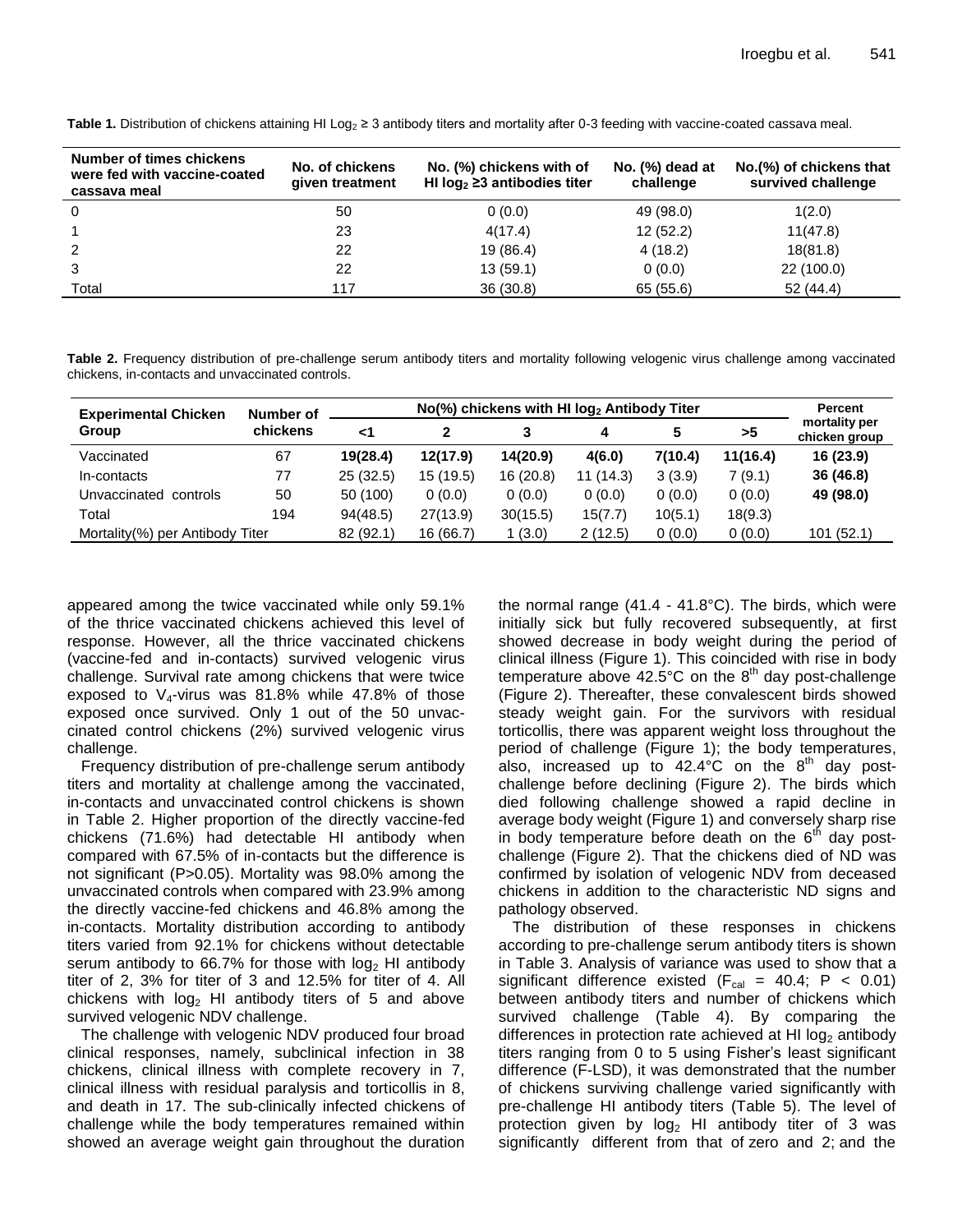

**Figure 1.** Changes in average body weights among chickens manifesting different clinical responses to velogenic newcastle Disease Virus challenge- chickens with subclinical infection (-); chicken that completely recovered from clinical illness  $(-)$ ; chickens that survived challenge with residual paralysis  $(-)$ ; and chickens that died of the challenge virus infection  $(+)$ .



**Figure 2.** Body temperature changes in challenged with velogenic newcastle Disease Virus and showing different clinical responses - subclinical infection  $($   $\rightarrow)$  complete recovery from clinical illness  $(\longrightarrow)$ ; residual paralysis or torticollis  $(\longrightarrow)$ ; and death  $(\longrightarrow)$ .

protection achieved by  $log<sub>2</sub>$  HI antibody titer of 3 was significantly lower than those of titers 4 and 5. However, protection achieved with  $log<sub>2</sub>$  HI antibody titers of 4 and 5 (represented by absence of mortality) were not significantly different from the protection given by titer of 3. Seven out of the 8 (87.5%) chickens with torticollis had pre-challenge antibody titers of 3 or 4 (Table 3).

#### **DISCUSSION**

Establishment of clinical infection in birds challenged with velogenic NDV was inferred from decrease in body weight as well as rise in body temperature above 42°C Recovery from clinical illness with or without residual neurological symptoms (or torticollis) was marked by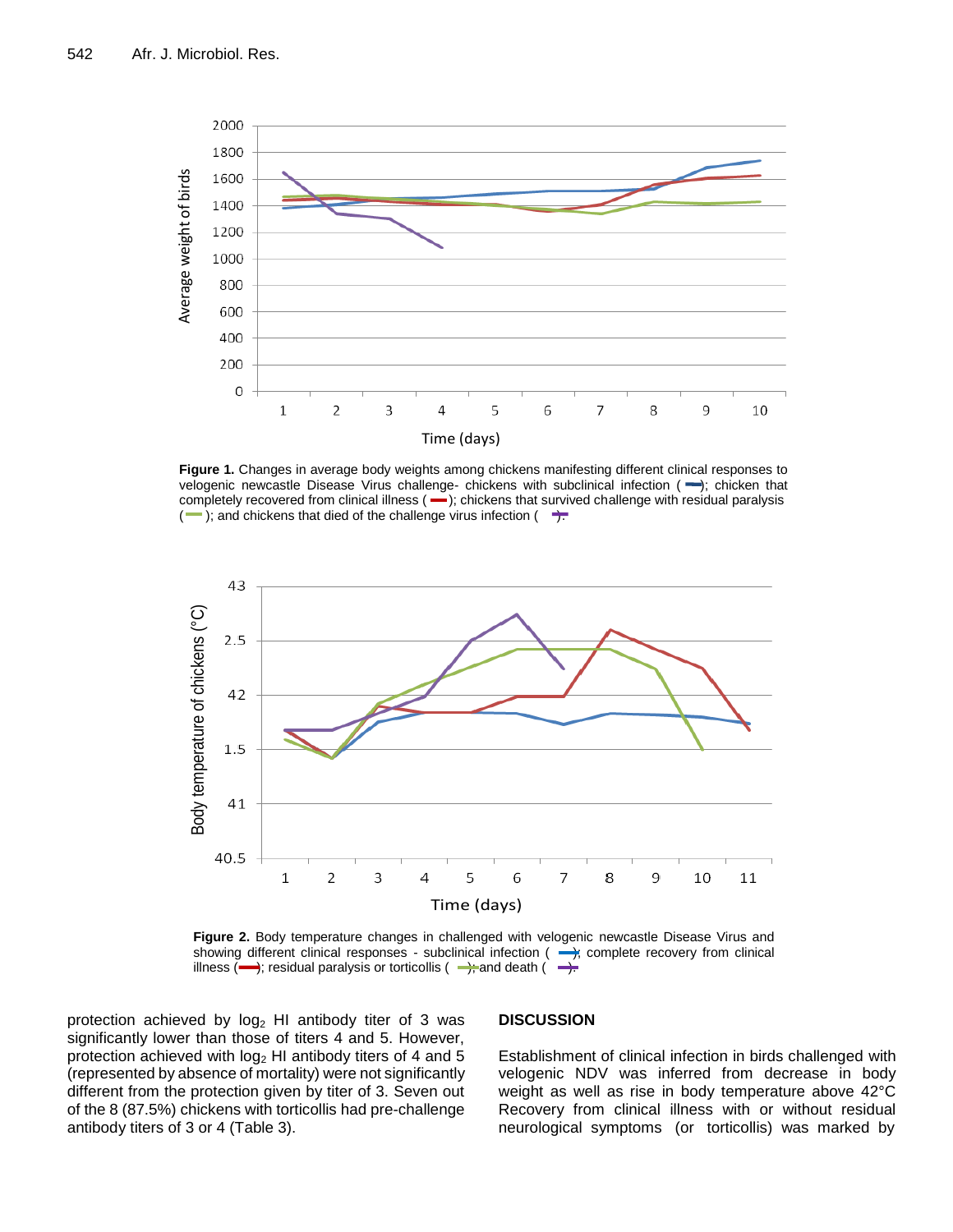| $H1$ Log <sub>2</sub> titer<br>range | Number (%) chicken in each reaction type ( $N = 70$ ) |                                                         |                                                              |              |            |  |  |  |
|--------------------------------------|-------------------------------------------------------|---------------------------------------------------------|--------------------------------------------------------------|--------------|------------|--|--|--|
|                                      | <b>Subclinical infection</b><br>(health survivor)     | <b>Clinical illness (totally</b><br>recovered survivor) | <b>Clinical illness (residual</b><br>paralysis, torticollis) | <b>Death</b> | Total      |  |  |  |
| $<1-2$                               | 4(5.7)                                                | 3(4.3)                                                  | 1(1.4)                                                       | 16(22.9)     | 24 (34.3)  |  |  |  |
| $3 - 5$                              | 25(35.7)                                              | 4(5.7)                                                  | 7(10.0)                                                      | 1(1.4)       | 37 (52.9)  |  |  |  |
| $6 - 8$                              | 8(11.4)                                               | 0(0.0)                                                  | 0(0.0)                                                       | 0(0.0)       | 8(11.4)    |  |  |  |
| >8                                   | 1 (1.4)                                               | 0(0.0)                                                  | 0(0.0)                                                       | 0(0.0)       | 1(1.4)     |  |  |  |
| Total                                | 38(54.3)                                              | 7(10.0)                                                 | 8(11.4)                                                      | 17(24.3)     | 70 (100.0) |  |  |  |

**Table 3.** Distribution of reactions of chickens to velogenic virus infection (challenge) in relation to serum antibody level.

**Table 4.** Analysis of variance (ANOVA) of number of surviving chickens (%) with five different pre-challenge HI  $log_2$  titers (1 - 5) following challenge with velogenic NDV.

| <b>SV</b>                   | df  | SS            | МS              | $F_{cal}$ | <b>Probability</b> |  |
|-----------------------------|-----|---------------|-----------------|-----------|--------------------|--|
| $H1$ log <sub>2</sub> titer |     | 129353        | 32338.25 40.5** |           | < 0.01             |  |
| Error                       | 108 | 86222.22      | 798.35          |           |                    |  |
| Total                       |     | 112 215575.22 |                 |           |                    |  |

decline in the previously raised body temperature; and improvement in body weight only for those without torticollis. Persistent decline in body weight among those with torticollis resulted from starvation on account of their inability to peck food. The challenged birds which remained apparently healthy or had sub-clinical infection exhibited steady rise in body weights and normal body temperatures.

Excretion of virus (both  $V_4$  and velogenic NDV) confirmed establishment of infection by ingested virus. The general rise in frequency of high antibody titers with number of exposures to vaccine virus was expected. It is difficult to explain the non-significant but higher proportion of birds with HI log<sub>2</sub> ≥3 antibody titers among twice vaccinated (86.4%) than the thrice vaccinated (59.1%); it may have arisen from the fact that different chickens ingested remarkably varied quantities of vaccine-coated feed. Samuel et al. (1992) killed chickens of similar age and size soon after mock feed-vaccination with paddy rice. The rice contents of the crop varied from 0.4 to 16 g with a mean of 8.6 g. The considerable variation in intake of vaccine-coated feed implies that not every chicken may get adequate dose of the vaccine virus to stimulate high titer antibody response. All the same, three vaccinations gave superior protection over one or two.

The significant superiority in chicken protection achieved at  $log<sub>2</sub>$  HI antibody titers of 3 and above and the non-significant difference between titers 3, 4 and 5 led to the adoption of HI  $log<sub>2</sub>$  titer of 3 as the cut-off point of sero-conversion. This adoption is consistent with the observations and conclusions of Spradbrow et al. (1980) and Jagne et al. (1990). It has been observed, however, that herd immunity (arising from infection of other flock with vaccine virus excreted by vaccinated chickens), which is a very desirable outcome of a vaccination program, would only be achieved with newcastle disease when more than 85% of the flock have HI  $log<sub>2</sub>$  antibody titers of >3 after two vaccinations (van Boven et al., 2008). Based on field observations where 66% of researched flock succumbed to velogenic NDV challenge with HI  $log<sub>2</sub>$  titers less than 4, it has been suggested that only birds with titers greater than 4 after multiple vaccinations will survive similar challenge (Kapczynski and King, 2005; Kapczynski et al., 2013) However, the  $log<sub>2</sub>$  HI antibody titer of 5 and above taken by Phillips (1973) and Allan et al. (1978) as protective against newcastle disease, apparently conferred 100% protection in this work with none of the chickens having such antibody titers suffering torticollis. Hence,  $log<sub>2</sub>$  HI antibody titer of 5 may generally be aimed at, particularly when considering how many vaccinations would be required to protect free range village chicken flocks.

Both categories of vaccinated chickens (directly vaccine fed and in-contacts) with or without detectable serum antibodies survived the challenge to varying degrees while all the unvaccinated controls died on challenge with the exception of one. Therefore, as long as a chicken has been exposed to vaccine, absence of detectable serum antibody may not always signify lack of immunity against newcastle disease (Johnston et al., 1992). Indeed, immune mechanisms other than humoral, e. g., cell mediated immunity, may contribute to protection against newcastle disease (Ibrahim et al., 1980; Kapczynski et al., 2013). The significance of predominance of torticollis among chickens with serum antibody titers of 3 or 4 (10.0%) is not easily discernible but may suggest immune-complex